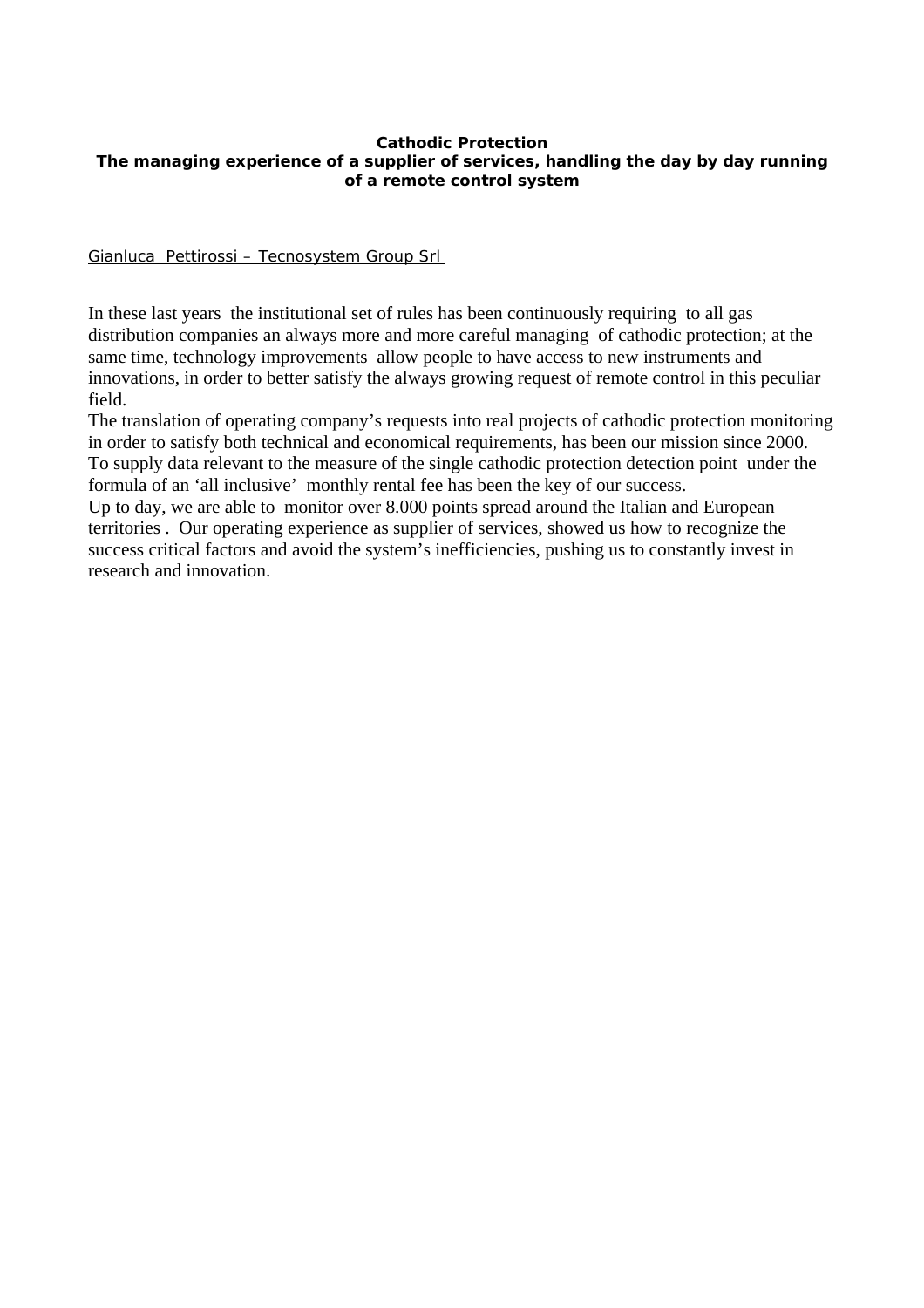# **Chapter 1 – The history**

Tecnosystem Group has been founded in 1988 and started working in the field of Cathodic Protection.

Thanks to skilled and qualified resources, and to the wide experience in all application fields of data detection and cathodic protection – engineering, building, and remote control, either for distribution networks and for industrial plants – Tecnosystem is able to supply a complete service and innovative solutions as for remote control, detection, data handling and prevention from corrosion.



Picture 1: Examples of piping subject Picture 2: image of yard with to corrosion with buried electrode drill





Picture 3: image of a test point with transformer rectifier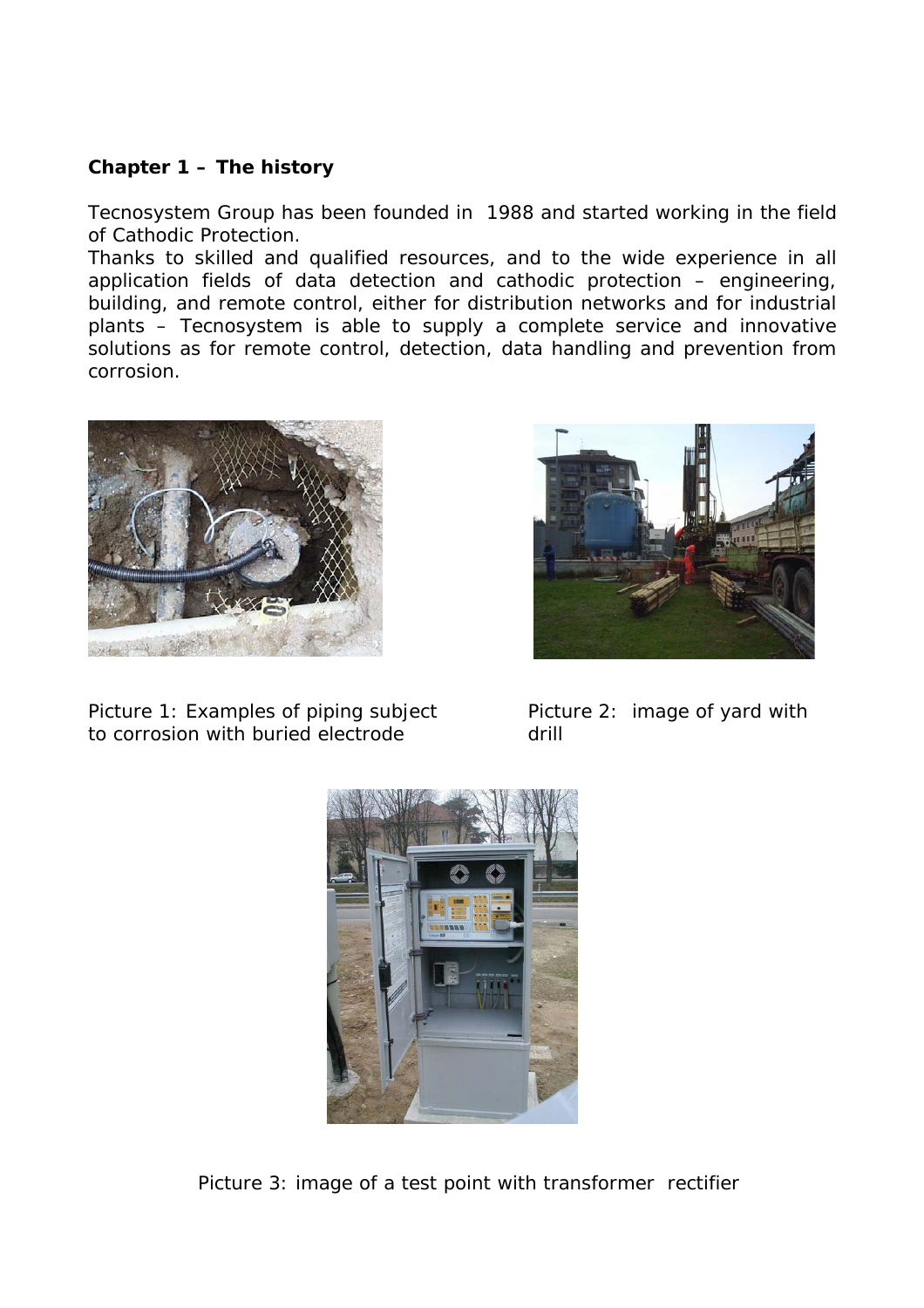# **Chapter 2 – The measures**

The intense activity in the cathodic protection sector led us in few years to handle more than 300 electric systems, even on account of third parties, spread on the whole Italian territory.



The measures were initially effected in a traditional way, that is to say the measures were detected manually, and this made us reflecting about following implications:

- $\Rightarrow$  The human resource absorption for the manual handling normally grows and grows in a way which cannot be initially defined and which can be hardly organized on a wide territory
- $\Rightarrow$  The prescription trend leads to a higher and higher measures capillarity, higher frequency and, generally speaking, to an higher managing complexity from the manual point of view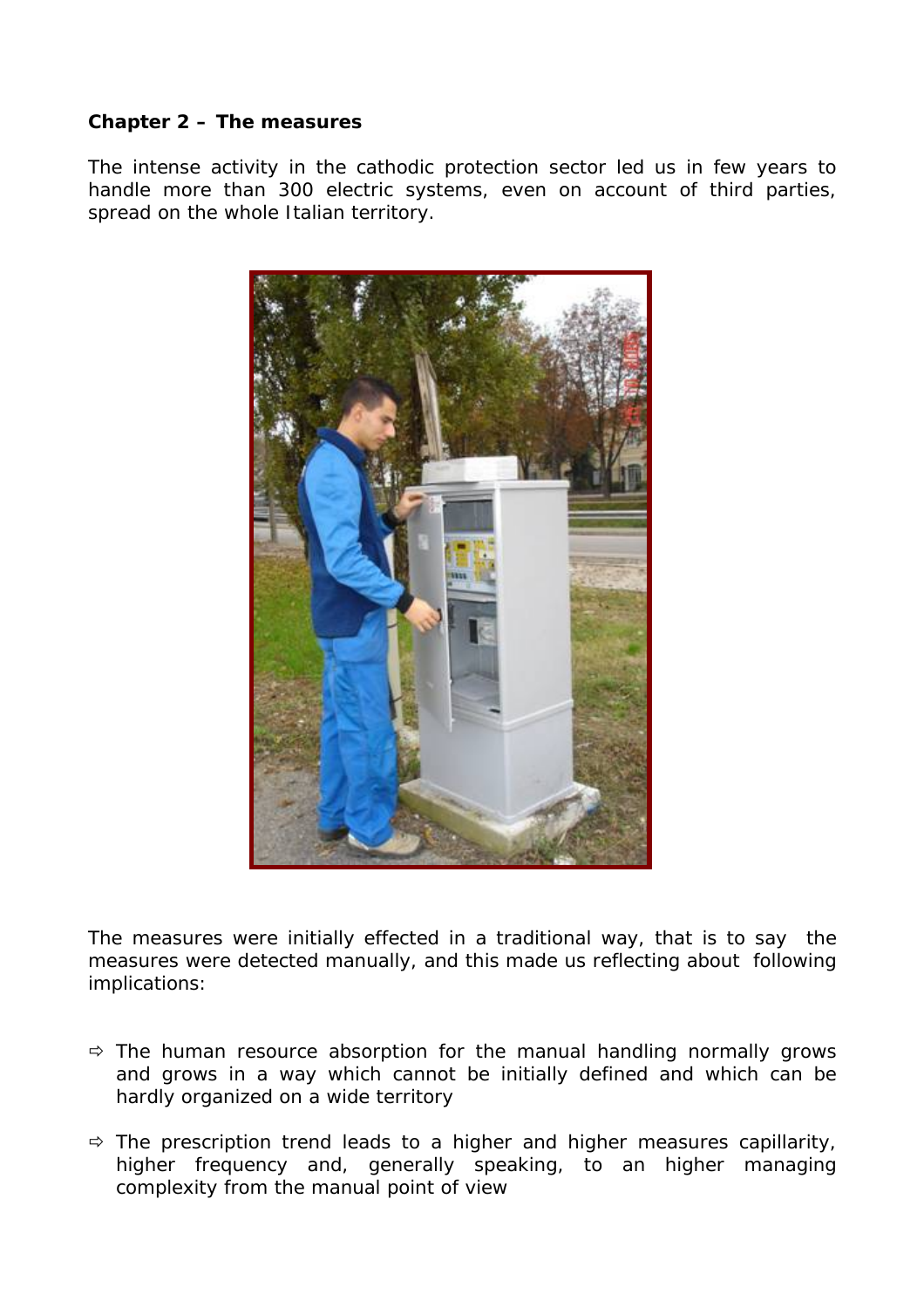- $\Rightarrow$  The utilization of 'skilled' human resources to perform a field activity subtracts time and resource to the much more important job relevant to the analysis of the detected data, without enhancing the capabilities of qualified personnel
- $\Rightarrow$  The non homogeneity of the data post processing and of their distribution, in terms of frequency, formats, etc.

*In addition the recent regulations put in always higher evidence the difficulties connected to a manual handling which can be considered adequate for such a high number of measures* 

#### **Chapter 3 – From manual controls to traditional remote control**

In order to better handle the measurements activity, the company projected, initially for an exclusively internal use, some devices for remote control; the same instruments were then sold to those customers interested to perform the remote control on their cathodic protection systems; this first natural passage to the remote control starts in the first '90s.

Initially, only the transformer rectifiers are equipped with 220V peripherals; this choice is strictly connected to the rectifiers nature: since they are power supplied with 220V they can be connected to a remote control devices working with 220V current as well.

The peripherals are traditional RTU units with communication multi-vector (radio, phone, gsm) and, since powered with 220V current can be installed only in cabinets equipped with current supply and having room enough to locate the unit.



Picture 4: a test point with remote control unit Picture 5: a test point with unit for



on electro-mechanic power supply remote control and command of the power supply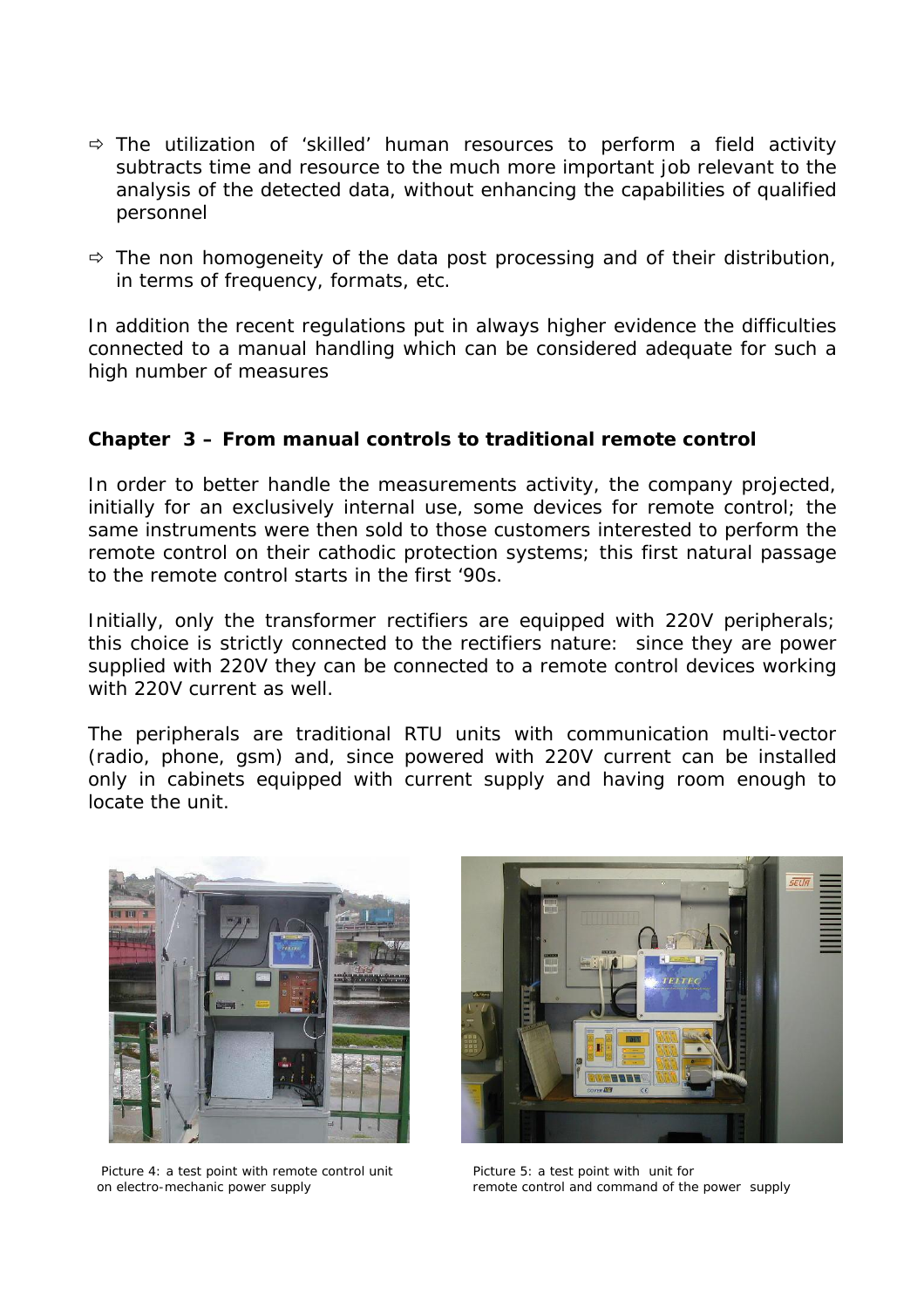The instruments can be matched either to electro-mechanic power supplies for the sole remote detection, or to digital ones, for the remote detection and command.

This led us to develop a sort of traditional architecture: the Data Center is constituted by a unique operator who, periodically, connects to the peripherals for effecting the data control.

Initially, this kind of approach seemed to be correct and efficient, and we therefore started to transfer our technology to all our customers but, after few years, we realized that many of them did start to installed the instruments (either ours or of our competitors) but no one was going on up to the end in a systematic way, realizing a capillary and distributed date collection.

It was clear that the installation of the remote control normally stopped after being effected on few installations; despite various tens of installations, nobody (or almost so) was reaching the end of the process, neither with ours or with competitors products

At this point we decided to form a working group to analyse the reasons which were leading – both from a technical and from a procedural point of view – to a stalemate situation.

This analysis brought to the surface few essential points which can help to clarify why the traditional approach is not right for the real exigencies.

Here following what we call the 'critical points', whose nature is essentially Technical – Economical and Managerial

# **Chapter 4 – The critical points**

*Technical nature:* 

- $\Rightarrow$  It was not sufficient to concentrate the attention on transformer rectifiers only, just because their nature includes the presence or current, and where there was space enough to admit the use of peripherals but it was necessary to develop smaller devices, able to work – battery powered - for long periods, having a dimension which allows their installation also in the test points inside the standard containers normally installed in the field
- $\Rightarrow$  The materials were subject to a quick obsolescence because of new technological and/or prescriptive exigencies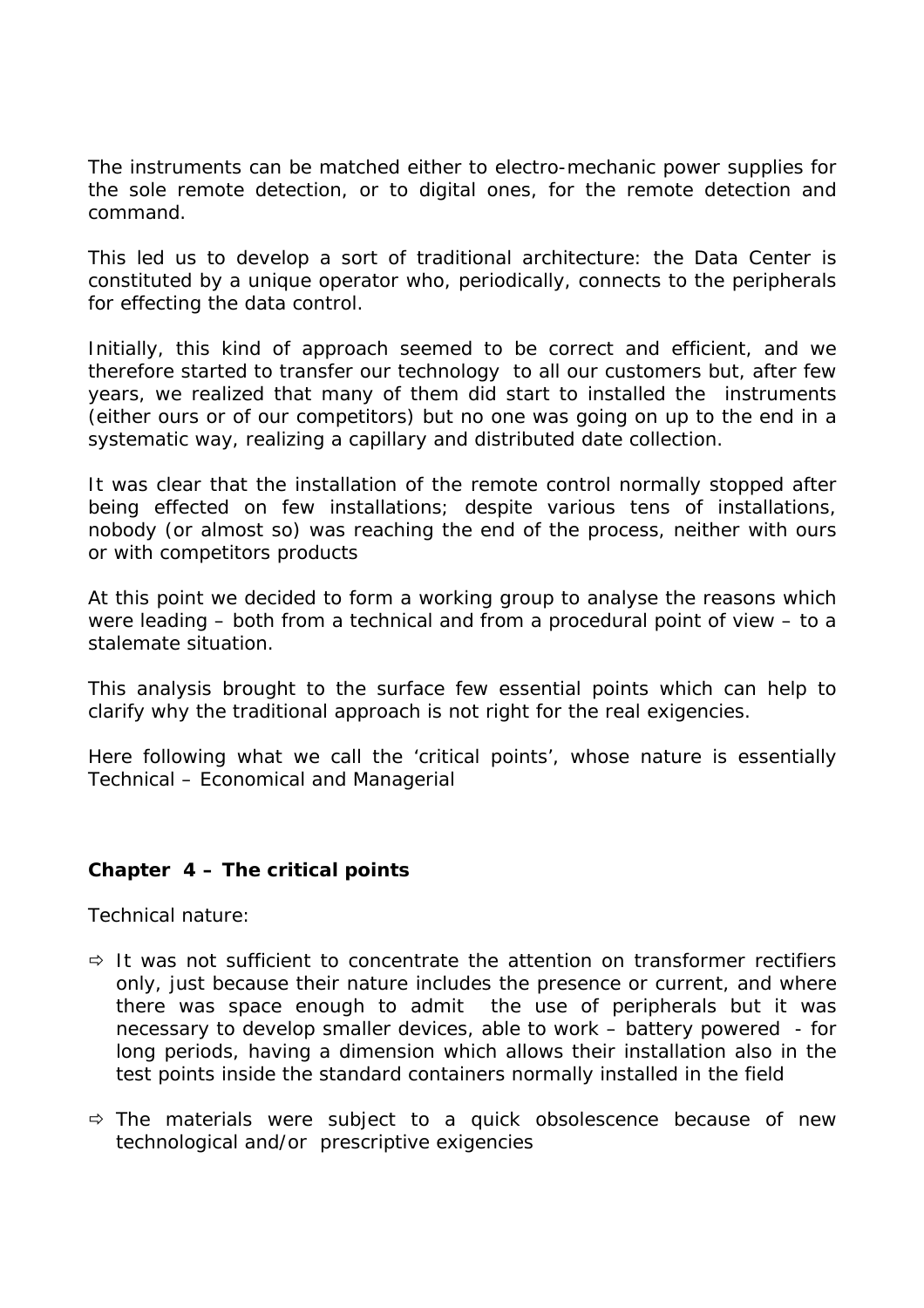- $\Rightarrow$  To maintain the process in line with regulations, the number of data transmissions from and to the peripherals was constantly growing; this makes more efficient an 'out bound' process rather than an interrogation, even programmed, on the whole territory
- $\Rightarrow$  The installation of those devices which were needing a local programming was particularly complex

### *Economical nature*

- $\Rightarrow$  Uncertainty of ordinary and extra ordinary maintenance costs, for failures on devices, thefts, atmospheric events, etc
- $\Rightarrow$  Uncertainty of telephone costs, either ordinary or extraordinary for phone cards failures, billing mistakes, etc.
- $\Rightarrow$  Hidden costs for devices technological update for future implementations either technical and prescriptive
- $\Rightarrow$  Uncertain costs for personnel dedicated to the continuous monitoring of the GSM devices to guarantee the transmission continuity for a minimum period per year (currently, the Authority guide line fixes this period in a minimum of 30 days for Italy)

#### *Managerial nature*

- $\Rightarrow$  Handling of purchases for the consumable materials (batteries, dischargers, etc)
- $\Rightarrow$  Complex handling of programming, repairs, substitutions, supply of consumable materials, etc.
- $\Rightarrow$  Problems connected to the continuous software updated for data detection and processing, in order to maintain the system in line with the current and future regulations
- $\Rightarrow$  Complex handling of reports to be submitted to third parties (like Railways Company, Authority, etc)
- $\Rightarrow$  Difficulty of information distribution to more offices, or even to more desktops in the same building
- $\Rightarrow$  Complexity of handling on users' side, in consideration of the technological know how, like periodical back up, disaster recovery systems, etc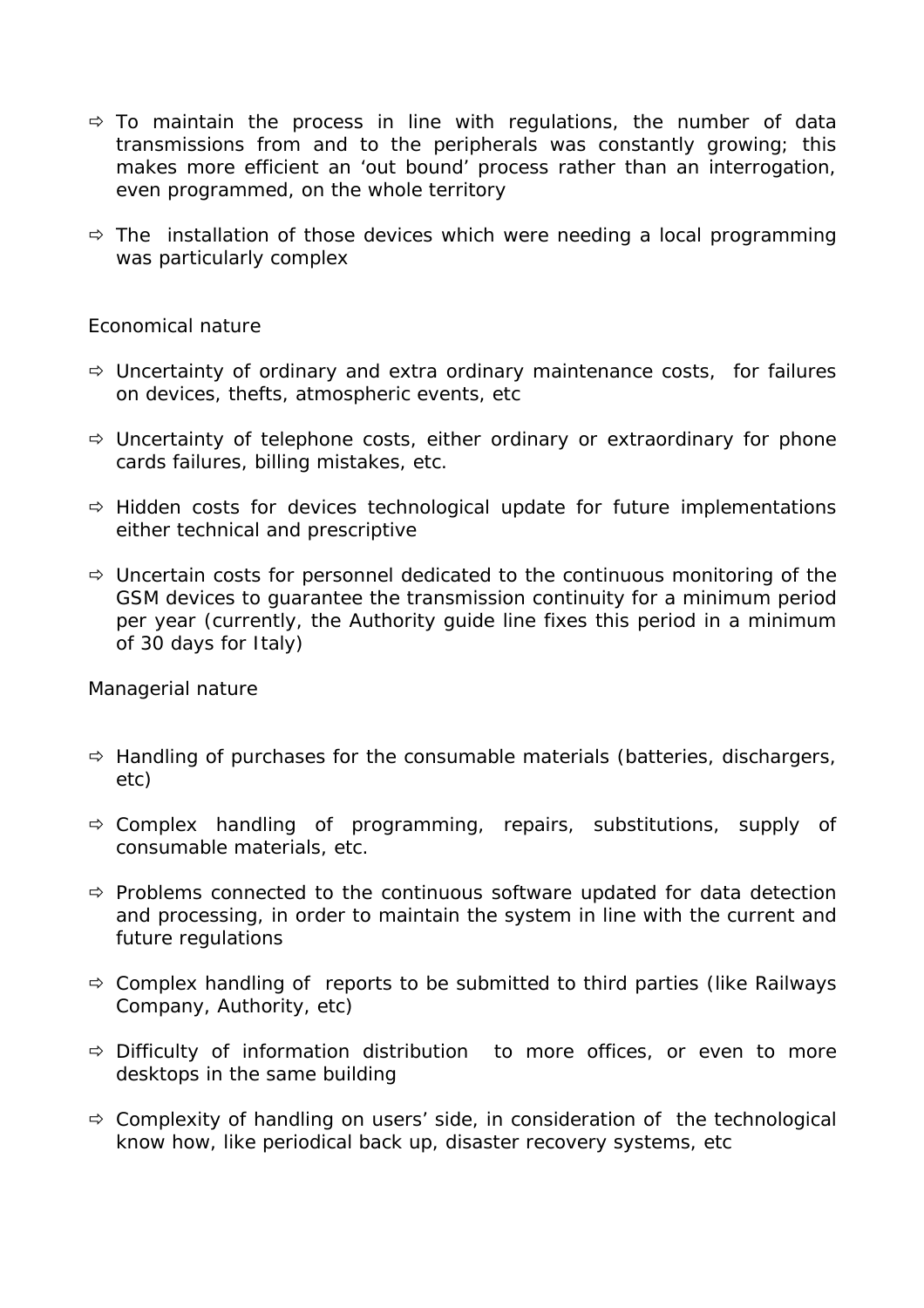We understood that for a substantial improvement it was necessary to change the method and the approach.

The immediate consequence of this intuition became concrete in the choice of dedicating to the project people and structures; a working team was created initially to operate as R & D and then, after a detailed exam of the technologies available on the market and after a careful evaluation of their possible evolutions, we created a structure properly dedicated to the various activities connected to the Service (Data Center, Laboratory, etc.)

# **Chapter 5 – The cooperation with Italgas**

The embryonic project which was conceived on the paper was at that time submitted to Italgas, who did already effect the maximum rationalization of control and maintenance procedures; in order to further reduce the costs and, at the same time, improve the service level, it was necessary to adopt a new philosophy and the utilization of a completely automated system.

It was clear that Italgas had the exigency to introduce a managing system founded on the completely automated and continuous acquisition of the main electrical parameters, thanks to innovative technologies which lead to the elimination of programmed maintenance manual controls.

The cooperation with Italgas confirmed once more that the concept of 'sale of technology' was no more sufficient and not adequate to the managerial exigencies; we therefore passed to a new concept, the concept of SERVICE, subsequently structuring a modular system which includes everything's necessary to get at certain costs and times the required information.

The service structure can be either *GLOBAL (all inclusive) or MODULAR*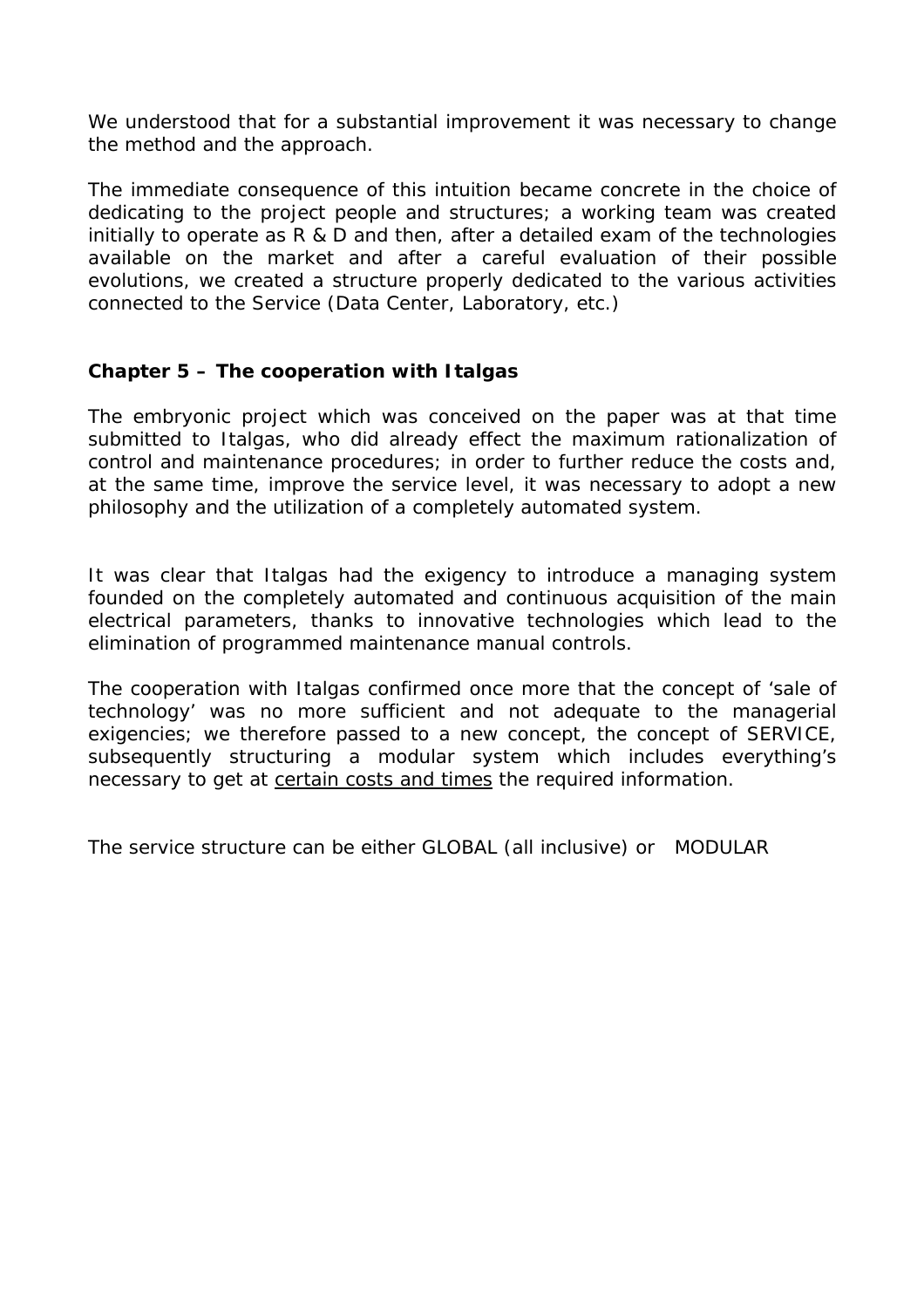

#### **Charter 6 - The service and its elements**

Picture 6: the information flow chart

*MODULE 1: the Acquisition Unit* 

- $\Rightarrow$  Specific remote control unit for the measures equipped with GSM modem for data communication
- $\Rightarrow$  Periodical update of the hardware and firmware functions in view of possible future prescriptions or technological implementations (like change of communication vectors, or further functions to accomplish to new regulations)



Picture 7: the acquisition unit inside a standard container Picture 8: exploded view

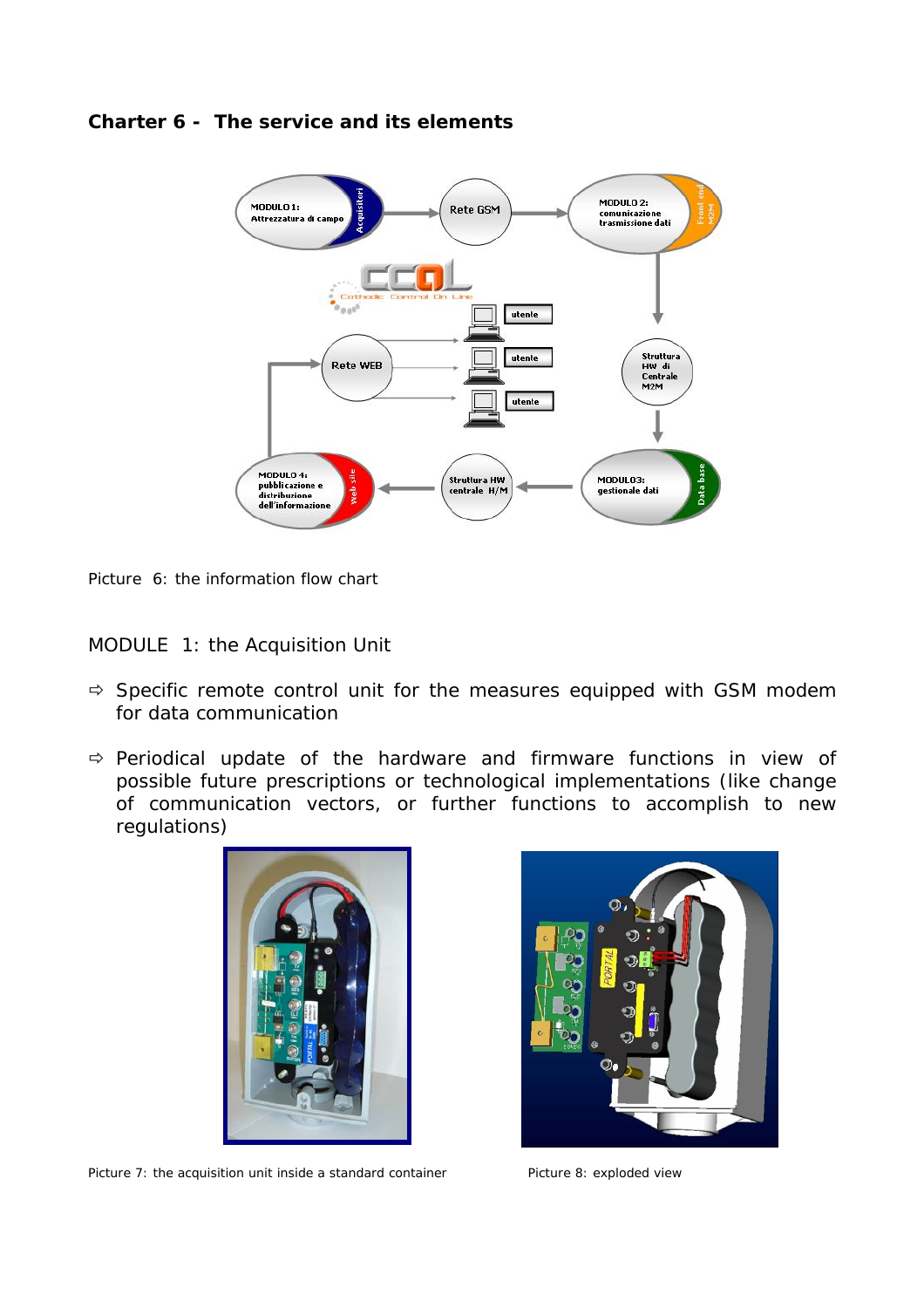### *MODULE 2: communication and data transmission*

- $\Rightarrow$  'All Inclusive' ordinary and extraordinary maintenance of all the field devices (acquisition units, GSM, sensors,) to cover any damage (with the only exclusion of theft) for an unlimited number of times
- $\Rightarrow$  Total warranty against external events (atmospheric discharges, vandalism acts, accidents, flooding, fires) to cover any damage for an unlimited number of times
- $\Rightarrow$  Supply of all consumable materials like batteries, including the handling of expiring dates for a due time supply of new pieces, relevant deliveries and stocking of adequate spares to in order to meet possible future lacks for production interruption
- $\Rightarrow$  Availability of the entire Data Center structure for the handling of the M2M front end for communications, including the GSM vectors, amplified filtered directional antennas, data receiving PC clients, redundancy 220V power supplies, UPS systems, emergency power supplies, wide band network structures, multi-channels and multi-protocols GSM softwares and drivers (SMS, fax/data, GPRS); the service is comprehensive of the ordinary and extraordinary maintenance of the entire Data Center structure, including the continuous technological upgrades of the telecommunications and ICT sectors
- $\Rightarrow$  GSM Sim Card supply, as well as the entire phone traffic with an 'open flat rate', independently from the real traffic volume, or SIM failures, or Acquisition Unit failures which can cause unpredictable abnormal traffic. Handling of the telephone contracts with the GSM network phone operators, handling of failures and blocks, Sim recharge costs, taxes, etc.
- $\Rightarrow$  Continuous monitoring of the whole network: acquisition units, GSM network, M2M front end, with immediate information to final user of anomalous facts, field diagnostic, like acquisition unit failures, batteries, prolonged lack of transmissions, immediate shipment of substitution pieces to local customers premises. Handling of all the dossiers for field interventions openings and closures, storing of all acquisition units installation details, detection of satellite position of each single test point, with proper tools
- $\Rightarrow$  Call center providing assistance (business time) with a company tutor, for any information relevant to Internet and website use, help for data analysis or calls for interventions on failure acquisition units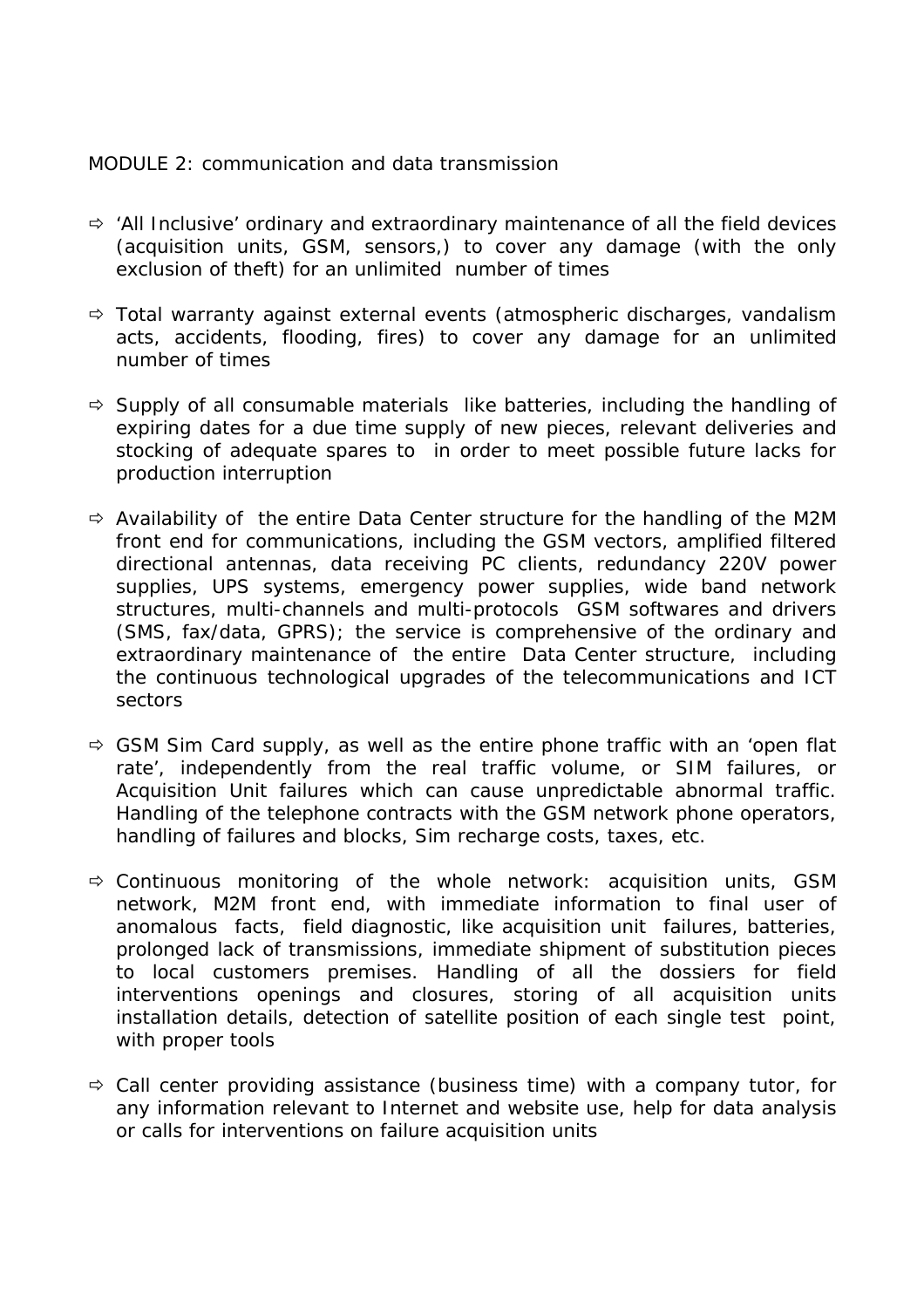



Picture 9: the Data Center activity **Picture 10: the Data Center** 

#### *MODULE 3: Data handling*

- $\Rightarrow$  Structured data base for the storing of all clients details as well as the storing of the complete data detected in the field, including the 'manual' data, like measures manually executed in the field, external cartographies, log files produced with other devices and / or instruments
- $\Rightarrow$  Specific managing software, for single application, containing all the service operating procedures for the process and the presentation of all the detected data, including reports for third bodies, like the Railways Company, adequate to current regulations, data export for other environments, like GIS or SAP systems
- $\Rightarrow$  Availability, relevant handling and ordinary maintenance of the necessary servers for the data base utilization; the service is comprehensive of all the Hardware and Software structures for the scheduled back up, 'disaster recovery systems', and the Data Center client / server network
- $\Rightarrow$  Periodical update of the managing software for possible changes of customer's exigencies and/or new prescriptions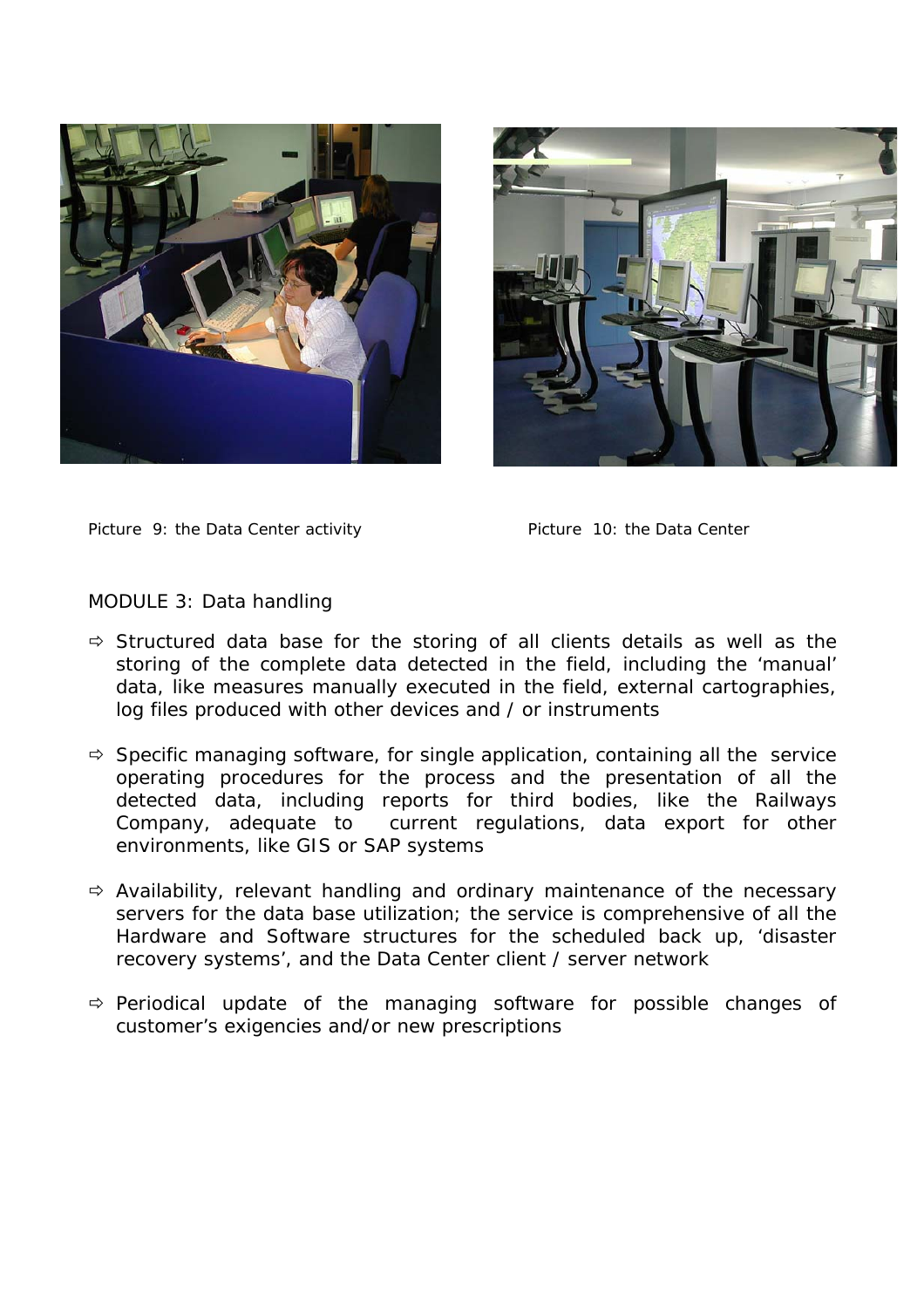| <b>MAN LLOL I</b><br>0.<br>WWW.RROL.t<br>WWW.PPOLE                    |                                  |  |                   |                |            | <b>MATHES</b><br>$\label{eq:11} \text{ 1.67} \text{ (a) } \text{ and } \text{ 1.67} \text{ (b) } \text{ (c) } \text{ (d) } \text{ (e) } \text{ (f) } \text{ (g) } \text{ (h) } \text{ (i)} \text{ (ii)} \text{ (iii)} \text{ (iv)} \text{ (iv)} \text{ (v)} \text{ (v)} \text{ (vi)} \text{ (vi)} \text{ (v)} \text{ (vi)} \text{ (v)} \text{ (vi)} \text{ (v)} \text{ (vi)} \text{ (vi)} \text{ (v)} \text{ (vi)} \text{ (v)} \text{ (vi)} \text{ (v)} \text{ (vi)} \$ |                                         |                                                                                                | <b>Eatherle</b>                        | Control On Line                          |                         |   |
|-----------------------------------------------------------------------|----------------------------------|--|-------------------|----------------|------------|-------------------------------------------------------------------------------------------------------------------------------------------------------------------------------------------------------------------------------------------------------------------------------------------------------------------------------------------------------------------------------------------------------------------------------------------------------------------------|-----------------------------------------|------------------------------------------------------------------------------------------------|----------------------------------------|------------------------------------------|-------------------------|---|
| bizzato<br>Disponibile<br>UserName: ITALGAS<br>Login: 08-apr-06110.02 | Benvenuto nel nuovo sito copi K. |  | Indirizzo E-Mail: | Telefono:      |            | Ragione sociale: ITALGAS S.p.a.<br>Indirizzo: Via XX Settembre 41<br>Città: TORINOCAP: 10121<br>Totale acquisitori collegati : 48                                                                                                                                                                                                                                                                                                                                       | Informazioni                            | Shara dirett<br><b>TINLOAS S.P.A.</b><br>T & NORD - MILANO NORD<br><b>B &amp; U.O. PESSANO</b> | Indebt<br>C & SOMA BUSSERO VOIVITIORIO | <b>III I Status film visualizzazione</b> |                         |   |
| Modifica label Sistema Elettrico                                      | Tipo   t   ③                     |  | <b>A</b>          | $\overline{m}$ | <b>MRI</b> | 10                                                                                                                                                                                                                                                                                                                                                                                                                                                                      | <b>Descrizione</b>                      | <b>Autority</b>                                                                                | <b>COMUNE</b>                          | Attributo SMS LOG                        |                         |   |
| Gestione upload files su server.                                      | CEL                              |  | 0                 |                |            | PCE04704                                                                                                                                                                                                                                                                                                                                                                                                                                                                | BUSSERO v.Di<br>Vittorio                | CA012                                                                                          | <b>MILANO</b>                          | 462                                      | $\theta$                |   |
| Richiesta di download files                                           | CEL                              |  | $\theta$          |                |            | PCE06780                                                                                                                                                                                                                                                                                                                                                                                                                                                                | <b>BUSSERO</b><br>v Lossu               | P000401                                                                                        | MLANO                                  | 440                                      | $\Omega$                |   |
| Imposta rapporti via e-mail                                           | CEL 3 3                          |  | $\theta$          |                |            | PCE08178                                                                                                                                                                                                                                                                                                                                                                                                                                                                | <b>BUSSERO</b><br>v. Genova             | P001001                                                                                        | <b>MLANO</b>                           | 459                                      | $\theta$                |   |
| Visualizza Messaggi                                                   | MAN                              |  | $\theta$          |                |            | S0144 F010201 BUSSERO wa                                                                                                                                                                                                                                                                                                                                                                                                                                                |                                         | F010201                                                                                        | <b>MLANO</b>                           | $\theta$                                 | $\bf{0}$                |   |
| Visualizza Riprogrammazioni                                           | MAN                              |  | $\theta$          |                |            | S0144 F010601 BUSSERO attr.                                                                                                                                                                                                                                                                                                                                                                                                                                             | Grand                                   | F010601                                                                                        | <b>MLANO</b>                           | $\theta$                                 | $\overline{\mathsf{n}}$ |   |
| Visualizza Spostamenti                                                | MAN                              |  | $\theta$          |                |            |                                                                                                                                                                                                                                                                                                                                                                                                                                                                         | Molgora<br>S0144_F020301_BUSSERO_Strada | F020301                                                                                        | <b>MILANO</b>                          | $\theta$                                 | n                       |   |
| Visualizza Manutenzione                                               | MAN                              |  | $\theta$          |                |            | S0144_F020501_BUSSERO viale                                                                                                                                                                                                                                                                                                                                                                                                                                             | per cina Gogna                          | F020501                                                                                        | <b>MILANO</b>                          | $\theta$                                 | $\Omega$                |   |
| Crea nuovo acquisitore manuale                                        | <b>MAN</b>                       |  | $\theta$          |                |            |                                                                                                                                                                                                                                                                                                                                                                                                                                                                         | Europa<br>S0144_F030401_BUSSERO_Strada  | F030401                                                                                        | <b>MILANO</b>                          | $\theta$                                 | $\theta$                | × |
| Diario di bordo                                                       | Schema rictico                   |  |                   |                |            |                                                                                                                                                                                                                                                                                                                                                                                                                                                                         |                                         |                                                                                                |                                        |                                          |                         |   |
|                                                                       |                                  |  |                   |                |            |                                                                                                                                                                                                                                                                                                                                                                                                                                                                         |                                         |                                                                                                |                                        |                                          |                         |   |

Picture 11: the data base



| Area                                             | <b>Unità operativa</b>                                  | Sistema stettézo                                                            | None scquishore                      | <b>Codice acquisitore</b>          |
|--------------------------------------------------|---------------------------------------------------------|-----------------------------------------------------------------------------|--------------------------------------|------------------------------------|
| ADRIATION - ABRUZZO CENTRO                       | les Gres Abrutzo Centro                                 | INGO TOURIST O T BATTLESS LCCORE                                            | FOTOBIC PINETO vDoria GRIF           | SCEODERT                           |
| F Monten deid for<br>Visualiza griglia verticale | F% min<br><b>FX max</b><br>F INFOUNIE spigliests #Ca 30 | Seleziona tipo di grafica<br><b>Neata</b><br>AUTOSE Tempo Fuori Limite<br>Σ | (MAARBRIDD) okkel stud<br>27/05/2004 | Data fine (GGORRAAAA)<br>0509/2004 |
| <sup>[2]</sup> Msualizza griglia relzzontale     | E insett titation                                       | Stamps Ridsegna                                                             |                                      | $Z$ ana                            |
| 86500                                            |                                                         |                                                                             |                                      |                                    |
| 77050                                            |                                                         |                                                                             |                                      |                                    |
| elçoc<br>60550                                   |                                                         |                                                                             |                                      |                                    |
| 51900                                            |                                                         |                                                                             |                                      |                                    |
| 43258                                            |                                                         |                                                                             |                                      |                                    |
|                                                  |                                                         |                                                                             |                                      |                                    |
| 24000                                            |                                                         |                                                                             |                                      |                                    |
| <b>BW</b>                                        |                                                         |                                                                             |                                      |                                    |
| 17300                                            |                                                         |                                                                             |                                      |                                    |
| <b>WAL</b>                                       |                                                         |                                                                             |                                      |                                    |
| <b>Thingson</b>                                  | <b>MAGINA INSURA</b>                                    | <b>STANDAR</b><br><b>MADONE</b>                                             | <b>SWORDS</b><br><b>TERRITORY</b>    | <b>Surrane</b>                     |
| 100                                              |                                                         |                                                                             |                                      |                                    |
| ٠                                                |                                                         |                                                                             |                                      |                                    |
|                                                  |                                                         |                                                                             |                                      |                                    |
| ×                                                |                                                         |                                                                             |                                      |                                    |
| w<br>w                                           |                                                         |                                                                             |                                      |                                    |
| e                                                |                                                         |                                                                             |                                      |                                    |
| ×                                                |                                                         |                                                                             |                                      |                                    |
| ×<br>u                                           |                                                         |                                                                             |                                      | <b>AT/IN/29</b>                    |

Picture 12: Graphs Picture 13: Graphs

# *MODULE 4: Information distribution and publication*

- $\Rightarrow$  Web server and network structures rental, handling, ordinary and extraordinary maintenance, for the publication and distribution on Internet platform of all detected and processed data
- $\Rightarrow$  Application software for the utilization of the data base directly on the Web, with standard browsers like Internet Explorer
- $\Rightarrow$  2 MByte guaranteed wide band connectivity, with no limits for simultaneous access and including all the traffic either in download or in upload
- $\Rightarrow$  Web Housing services:
	- Safe environment, conditioned and guarded to host operating devices in complete efficiency H24 , 365 days / year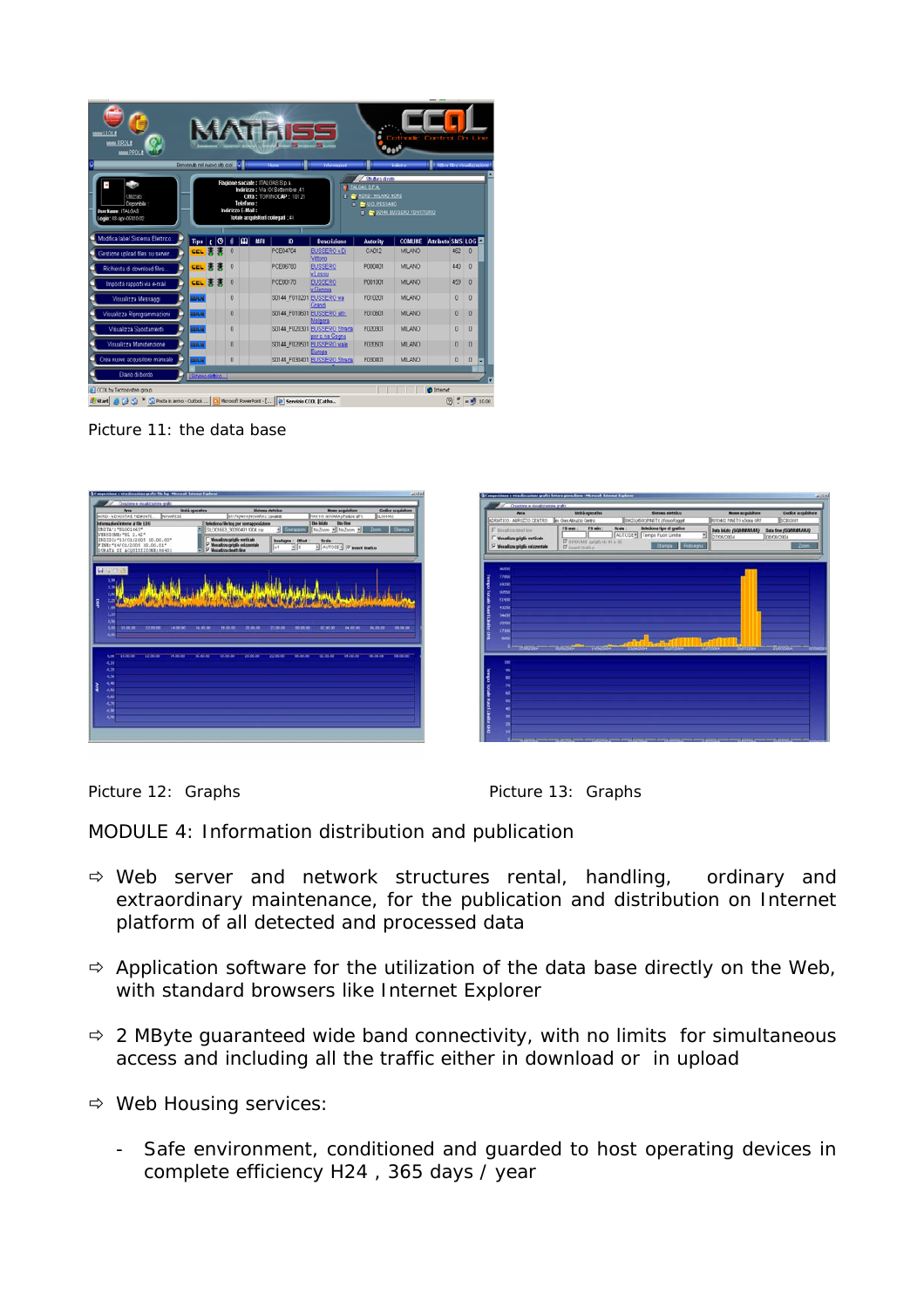- High performances wide band Internet connectivity, tested on direct connexions at MIX – Milan, and on multiple connexions with international carriers
- Possibility of acceding to alternative carriers services, present inside the Data Center: Colt, Fastweb, EdisonTel
- Power supply and network connectivity redundancy to increase the availability of the supplied services
- Pro-active monitoring of network, systems and applications critical conditions
- Warranties of service level regarding availability, connectivity and delivery times
- $\Rightarrow$  Anti intrusion data base safety system, guaranteed by hardware and software firewall systems, multiple levels of user names and passwords, with scheduled periodical changes (agreed with users), cryptographic keys with SSL certified codes





Picture 14: The access to the website Picture 15: The access to the website

We are currently handling not only the activities connected to the ordinary running of more than 10.000 points distributed on about 45 gas and water companies, but we are also constantly active on the new processes, on the continuous update respect to technological innovations and on increasing and improving the daily routines, for an always better optimisation of time and resources.

# **Chapter 7 – The regulations evolution**

The recent evolution in terms of prescriptions and regulations confirmed that our decision to change the method and the approach revealed to be a fundamental passage; respect to guide lines, the evolutions put always a major emphasis on measures and systems.